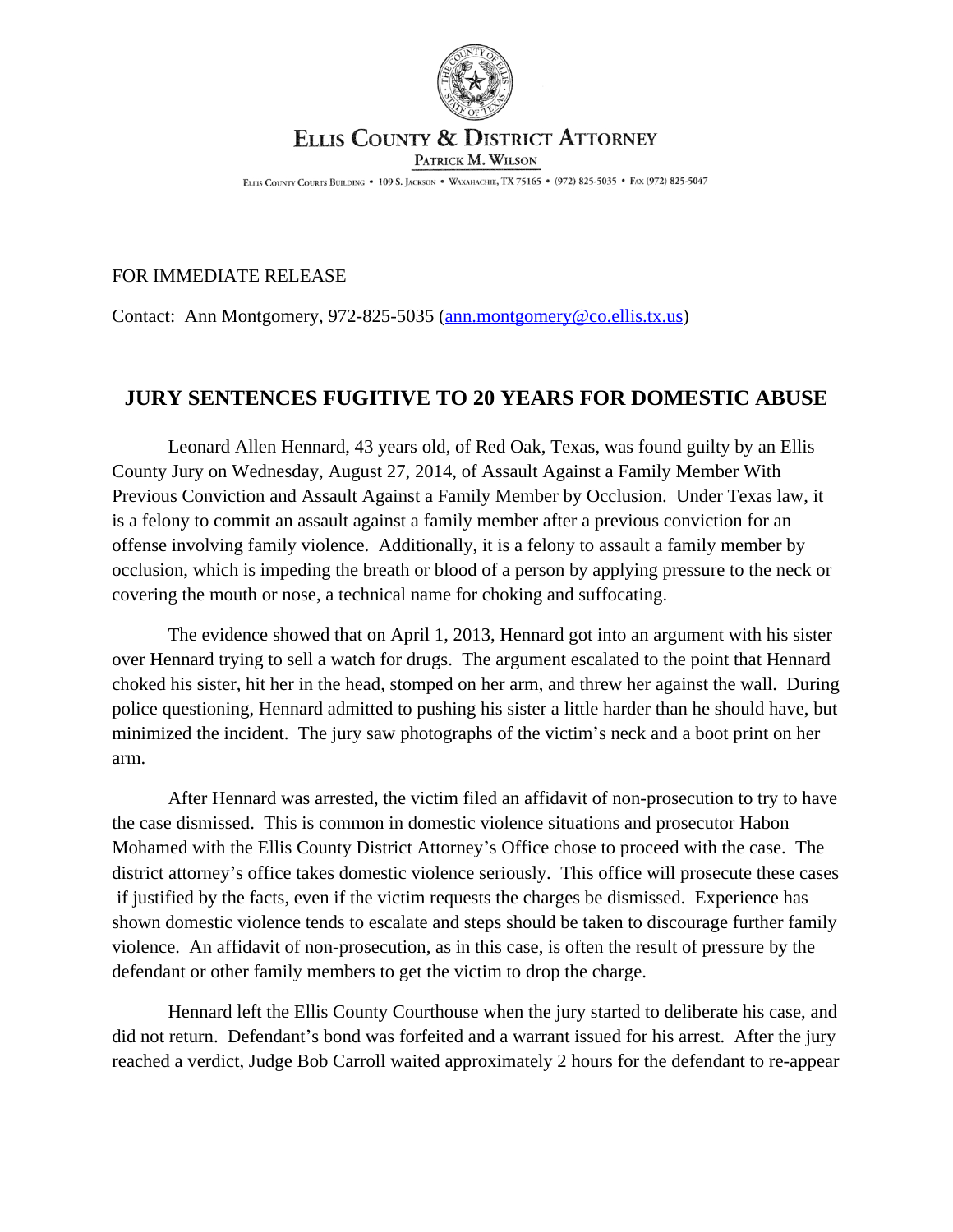in the 40<sup>th</sup> District Court. When Leonard Hennard did not appear, Judge Carroll called in the jury and accepted the verdict of guilty.

The punishment hearing was held on August 28, 2014, and proceeded without Hennard being present. Red Oak Police Sergeant Gary Dollar testified that he had gone to Leonard Hennard's residence in Red Oak in an attempt to locate him, but Hennard could not be found. Hennard had a previous conviction for Aggravated Robbery that enhanced the crime to a 2<sup>nd</sup> degree felony.

The jury assessed the maximum punishment of 20 years imprisonment for each count and a \$10,000.00 fine. By law, those sentences must be served concurrently.

County & District Attorney Patrick Wilson made the following statement: "Leonard Hennard is obviously a violent and dangerous criminal who represents a threat to the safety of our community. My office is requesting the assistance of the media and the public in locating Hennard so that he can be transferred to the Institution Division of the Texas Department of Criminal Justice and serve his sentence."

[Photograph on next page]